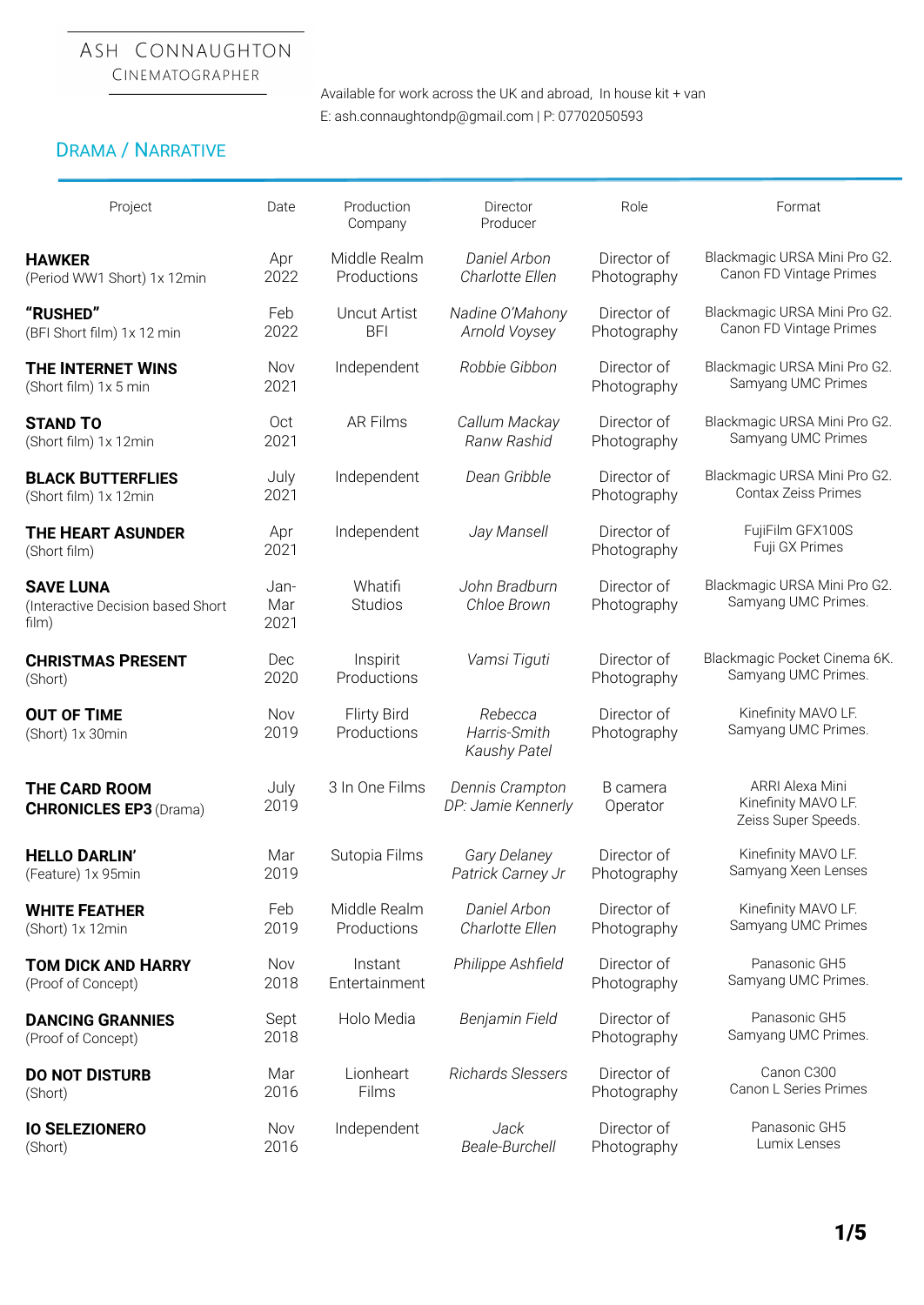# COMMERCIAL / BRANDED CONTENT / CORPORATE

| Project                                                             | Date         | Production<br>Company       | Director<br>Producer                 | Role                          | Format                                                 |
|---------------------------------------------------------------------|--------------|-----------------------------|--------------------------------------|-------------------------------|--------------------------------------------------------|
| <b>ROYAL MAIL: LOOKING TO</b><br><b>THE FUTURE</b>                  | Apr 2022     | The Creative<br>Consultancy | Rowan O'Duffy<br>Polly Griffiths     | Director of<br>Photography    | Blackmagic URSA Mini Pro<br>G2. DZO Pictor Zoom        |
| <b>JTI SUSTAINABILITY FILM</b><br>(Promotional Film)                | Apr 2022     | Pinpoint Media              | Corry Raymond<br>Clara Deray         | Director of<br>Photography    | Blackmagic URSA Mini Pro<br>G2. DZO Pictor Zoom        |
| <b>PANASONIC PTZ LINEUP</b><br>(Commercial/Testimonials)            | Feb 2022     | Epic Tech Media             | Ally Adams                           | Director of<br>Photography    | Panasonic EVA 1<br>Samyang UMC Primes                  |
| <b>THALES DIVERSITY WEEK</b><br>(Promotional Film)                  | Jan 2022     | <b>Bold Terrier</b>         | <b>Phil Doherty</b>                  | Director of<br>Photography    | Blackmagic URSA Mini Pro<br>G2. Samyang UMC Primes.    |
| <b>SALESFORCE: DAVOS</b><br>2022 WEF FILM<br>(Promotional Film)     | Dec 2021     | <b>Blue Canary</b><br>Films | William Coleman<br>Charlie Henderson | Director of<br>Photography    | Blackmagic URSA Mini Pro<br>G2. Samyang UMC<br>Primes. |
| <b>VAX: HOW TO</b><br>(how to video quides)                         | Dec 2021     | <b>Singularity Film</b>     | Moss Davis                           | Director of<br>Photography    | Blackmagic URSA Mini Pro<br>G2. Samyang UMC<br>Primes. |
| <b>LCFC CHRISTMAS</b><br>(Social Spots)                             | Nov 2021     | Slate & Mortar              | Jonothon Lees                        | Gaffer & B<br>Camera Operator | Blackmagic URSA Mini Pro<br>G2. Samyang UMC Primes.    |
| <b>NESTLE: RAINBOW</b><br><b>BURGERS</b><br>(Promotional Film)      | Oct 2021     | Inside Job<br>Productions   | Martin Scanlan                       | Director of<br>Photography    | Blackmagic URSA Mini Pro<br>G2. DZO Pictor Zooms       |
| <b>PLOOM</b><br>(Promotional Film)                                  | Sept 2021    | Pinpoint Media              | Clara Deray                          | Director of<br>Photography    | Blackmagic URSA Mini Pro<br>G2. DZO Pictor Zoom        |
| <b>WMG AUTOMATED</b><br><b>VEHICLES</b><br>(Promotional Film)       | Sept 2021    | Slate and Mortar            | Jonothon Lees<br>Stuart Whitehouse   | Director of<br>Photography    | Blackmagic URSA Mini Pro<br>G2. Samyang UMC Primes.    |
| <b>RICHMOND THEATRE</b><br><b>REOPENING</b><br>(Social Spots)       | Aug 2021     | Epic Tech Media             | Ally Adams                           | Director of<br>Photography    | Sony FS5, Samyang UMC<br>Primes.                       |
| <b>JAMES ANDERSON</b><br><b>ESTATE AGENTS</b><br>(Promotional Film) | June<br>2021 | Pinpoint Media              | Max Evans                            | Director of<br>Photography    | Blackmagic URSA Mini Pro<br>G2. Samyang UMC Primes.    |
| <b>REDROW HOMES:</b><br><b>CHANTRY MEWS</b><br>(Showhome Tour)      | June<br>2021 | <b>DRPG</b>                 | Carl Timms                           | Director of<br>Photography    | Blackmagic URSA Mini Pro<br>G2. Samyang UMC Primes.    |
| <b>WARWICK MEDICAL</b><br><b>SCHOOL</b><br>(Social Spots)           | June<br>2021 | Slate & Mortar              | Jonothon Lees                        | Director of<br>Photography    | Blackmagic URSA Mini Pro<br>G2. Samyang UMC Primes.    |
| <b>DPS GAMES</b><br>(Film for Website)                              | June<br>2021 | Drakon FX                   | Ethan Frain                          | Director of<br>Photography    | Blackmagic URSA Mini Pro<br>G2. Samyang UMC            |
| <b>THALES ALENIA SPACE:</b><br><b>MARS BALLOON (Promo/</b><br>Doc)  | June<br>2021 | <b>Bold Terrier</b>         | <b>Phil Doherty</b>                  | Director of<br>Photography    | Blackmagic URSA Mini Pro<br>G2. Samyang UMC Primes.    |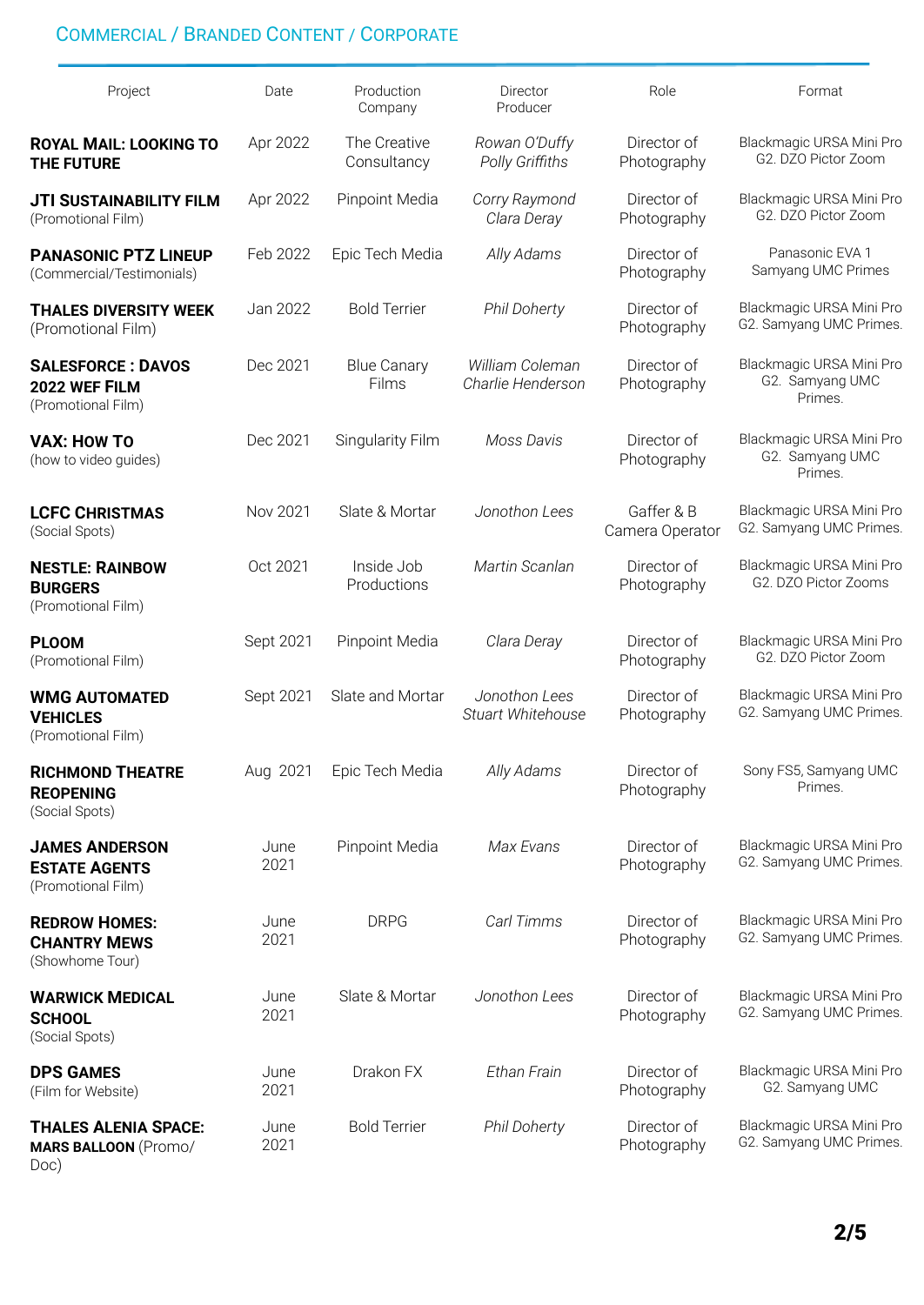| <b>TP GROUP</b><br>(Internal Training Film)                               | June<br>2021 | Drakon FX                              | Ethan Frain                            | Director of<br>Photography | Blackmagic URSA Mini Pro<br>G2. Samyang UMC Primes.       |
|---------------------------------------------------------------------------|--------------|----------------------------------------|----------------------------------------|----------------------------|-----------------------------------------------------------|
| <b>BT CONSUMER LIVE 2021</b><br>(Nominee Film)                            | May 2021     | <b>DRPg</b>                            | Seb Bird<br>Samantha Jones             | Director of<br>Photography | Blackmagic URSA Mini Pro<br>G2. Samyang Primes.           |
| <b>MILLENNIUM GIRLS</b><br>(Theater Trailer)                              | May 2021     | <b>Black Apron</b><br>Entertainment    | Abigail Sewell<br><b>Daniel Bailey</b> | Director of<br>Photography | Blackmagic URSA Mini Pro<br>G2. Contax Zeiss Primes.      |
| <b>INCLUSION COLLEGE</b><br>(Corporate)                                   | May 2021     | Drakon FX                              | Ethan Frain                            | Director of<br>Photography | Blackmagic URSA Mini Pro<br>G2. Contax Zeiss Primes.      |
| <b>WEST END GATE: COFFEE</b><br><b>TO COCKTAILS</b><br>(Commercial)       | May 2021     | <b>Singularity Film</b>                | Moss Davis                             | Director of<br>Photography | Blackmagic URSA Mini Pro<br>G2. Samyang UMC<br>Primes.    |
| <b>2020 PARTNERS: LAUNCH</b><br><b>VIDEO</b><br>(Corporate)               | April 2021   | Drakon FX                              | Ethan Frain                            | Director of<br>Photography | Blackmagic URSA Mini Pro<br>G2. Samyang UMC Primes.       |
| THE PLAYS THE THING<br>"MIDDLESCENCE"<br>(Theater Trailer)                | Oct 2020     | <b>Burst Eardrum</b><br>Films          | Sameul Dore<br>Rosemary Hill           | Director of<br>Photography | <b>Blackmagic Pocket</b><br>Cinema 6k Sigma Zooms         |
| <b>MAGNI RINGS</b><br>(Commercial)                                        | Sept 2020    | Barrett Film Co                        | Jake Barrett<br><b>Steve Price</b>     | Director of<br>Photography | Blackmagic URSA Mini Pro<br>G1. Samyang UMC               |
| <b>EVOLUTION PRECISION</b><br>(Promotional Video)                         | Aug 2020     | Drakon FX                              | Ethan Frain                            | Director of<br>Photography | <b>Blackmagic Pocket</b><br>Cinema 6K. Sigma Zooms.       |
| <b>TOWERS HEALTH CLUB</b><br>(Promotional Video)                          | May 2020     | Epic Tech Media                        | Ally Adams                             | Director of<br>Photography | Sony FS5 Sigma Art<br>Primes                              |
| <b>BABY YODA CAKE</b><br>(Commercial)                                     | April 2020   | Independent                            | Zakirah<br>Mohammed                    | Director of<br>Photography | <b>Blackmagic Pocket</b><br>Cinema 6K.                    |
| <b>A KINDNESS TO</b><br><b>STRANGERS</b><br>(Commercial)                  | Dec 2019     | Firewood<br>Pictures                   | Will Dolan<br>Oli Fitzgibbon           | Director of<br>Photography | Kinefinity MAVO LF<br>Atlas Orion Anamorphics.            |
| <b>WARGAMING UK: GAME</b><br><b>JAM</b><br>(Corporate)                    | Nov 2019     | Drakon FX                              | Ethan Frain                            | Director of<br>Photography | <b>Blackmagic Pocket</b><br>Cinema 6K.<br>Sigma Zooms.    |
| <b>SOUTH EAST COAST</b><br><b>AMBULANCE</b><br>(Training Videos)          | Nov 2019     | Epic Tech Media                        | Ally Adams                             | Director of<br>Photography | Sony FS5 Fujinon MK<br>Zooms.                             |
| "BE THERE"<br>(Commercial)                                                | Oct 2019     | Firewood<br>Pictures                   | Will Dolan<br>Oli Fitzgibbon           | Director of<br>Photography | Blackmagic URSA Mini Pro<br>G2. Samyang UMC Primes.       |
| <b>GLOUCESTER QUAYS AT</b><br><b>CHRISTMAS</b><br>(Commercial)            | Oct 2019     | Still Moving<br>Media                  | Dale Campbell                          | Gaffer                     | Blackmagic URSA Mini Pro<br>G2. Schneider Xenon<br>Primes |
| <b>EXCELL STRUCTURES</b><br>(Promotional Video)                           | Aug 2019     | Epic Tech Media                        | Ally Adams                             | Director of<br>Photography | Sony FS5 Fujinon MK<br>Zooms.                             |
| <b>UHD ALLIANCE:</b><br>FILMMAKER MODE (UK<br>Interview: Chris Mcquarrie) | Aug 2019     | Warner<br>Brothers/<br>Epic Tech Media | Ally Adams                             | Director of<br>Photography | Kinefinity MAVO LF x2<br>Canon L series Primes            |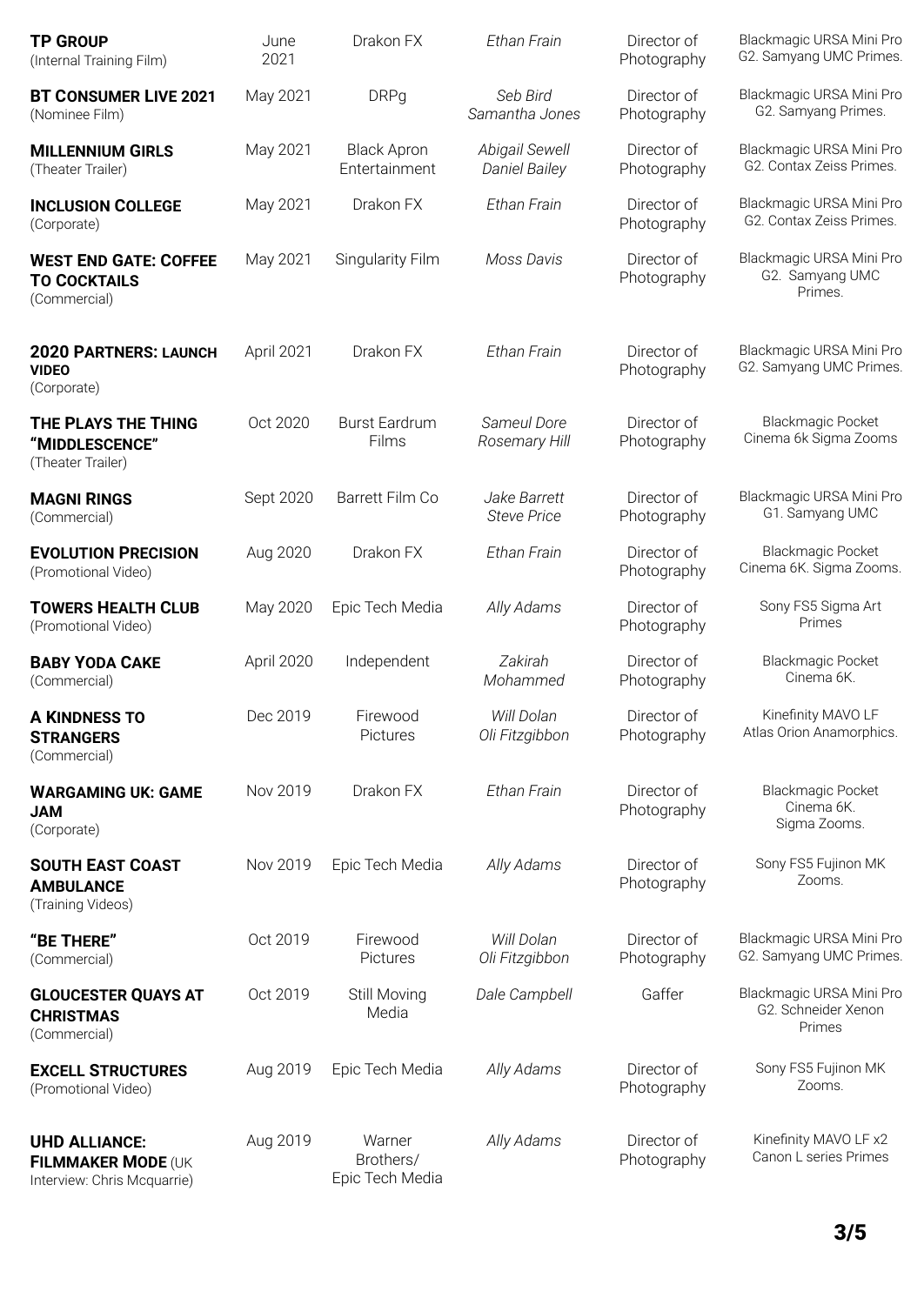| <b>DRIVING AMBITION</b><br>(Interview Series)                                                      | June<br>2019     | Double Dice<br>Films            | Harry Burnett-Rae                    | Director of<br>Photography                         | Panasonic GH5<br>GoPro H5                                    |
|----------------------------------------------------------------------------------------------------|------------------|---------------------------------|--------------------------------------|----------------------------------------------------|--------------------------------------------------------------|
| <b>CADENT GAS</b><br>(Customer Testimonials)                                                       | May 2019         | Aquis Media<br>River Rea Films  | Chris Cuthbert                       | Director of<br>Photography                         | Sony FS7, Fujinon MK18-5                                     |
| <b>BT/EE CONSUMER LIVE</b><br><b>OPENING</b> (Commercial)                                          | May 2019         | <b>DRPg</b>                     | Seb Bird                             | Director of<br>Photography                         | Kinefinity MAVO LF<br>Samyang UMC Primes.                    |
| <b>MRS INDIA 2019</b><br><b>CONTESTANT 21</b><br>(Contestant video)                                | April 2019       | Independent                     | Self                                 | Director of<br>Photography                         | Kinefinity MAVO LF<br>Samyang UMC Primes.                    |
| <b>WOW STUFF HARRY</b><br><b>POTTER</b><br>(Toy Commercials x3)                                    | May 2018         | Wow Stuff                       | Chris Hood                           | <b>B</b> Camera<br>Operator                        | C300 MKII Sigma Art<br>Primes                                |
| <b>BCU VS ASTON VARSITY</b><br>2018<br>(Commercial)                                                | May 2018         | Independent                     | Effie Wright                         | Director of<br>Photography                         | Canon C100<br>Sigma Art Primes                               |
| <b>KAINES FOODS (Recruitment</b><br>Commercial)                                                    | Nov 2017         | Route 36                        | Joseph Rositer                       | Director of<br>Photography                         | Panasonic GH5<br>Lumix Lenses                                |
| <b>EXOTIC ZOO</b><br>(Promotional Video)                                                           | May 2017         | Independent                     | Self                                 | Director of<br>Photography                         | Panasonic GH5<br>Lumix Lenses                                |
| <b>ROZIE T DANCE ACADEMY</b><br>(Promotional Video)                                                | Aug 2015         | Independent                     | Self                                 | Director of<br>Photography                         | Panasonic GH5<br>Lumix Lenses                                |
| <b>DOCUMENTARY</b>                                                                                 |                  |                                 |                                      |                                                    |                                                              |
| Project                                                                                            | Date             | Production<br>Company           | Director<br>Producer                 | Role                                               | Format                                                       |
| <b>GERRY ANDERSON:</b><br><b>A LIFE UNCHARTED</b><br><b>BRITBOX</b> (Feature Doc) 90min            | Jul-Nov<br>2021  | The Format<br>Factory/ Brit Box | Benjamin Field                       | Director of<br>Photography                         | Blackmagic URSA Mini<br>Pro G2.<br>Samyang UMC Primes.       |
| <b>MY LIFE: ON THE FAST</b><br><b>TRACK</b><br><b>CBBC</b> (Documentary) 1x 30min                  | Jul-Nov<br>2021  | The Format<br>Factory / CBBC    | Benjamin Field                       | Director of<br>Photography                         | Blackmagic URSA Mini<br>Pro G2.<br>Samyang UMC Primes.       |
| <b>ROLL WITH IT</b><br>(Boxing Documentary Short)<br>1x15min, Festival Circuit.                    | Mar 2021         | Independent                     | Jake Heyes                           | Director of<br>Photography                         | Blackmagic URSA Mini<br>Pro G2.<br>Samyang UMC Primes.       |
| 999 ON THE FRONT<br><b>LINE</b><br>(Documentary series)                                            | Nov 2020         | Curve Media<br>Channel 4        | PD: Tina Curley<br>PM: Claire Ennion | Visual<br>Consultant                               | Sony FX9<br>Canon L Series Primes                            |
| <b>MY LIFE: IM LEADING</b><br><b>THE DANCE CBBC</b><br>(Documentary Short) 1x<br>10 <sub>min</sub> | Oct 2020         | The Format<br>Factory/ CBBC     | Benjamin Field<br><b>Barry Ryan</b>  | Director of<br>Photography                         | <b>Blackmagic Pocket</b><br>Cinema 6k<br>Samyang UMC Primes. |
| <b>THATS LA MORTE</b><br>(Feature Documentary)                                                     | <b>July 2018</b> | Cine Excess                     | Xavier Mendik                        | Director of<br>Photography                         | Panasonic GH5<br>Samyang UMC Primes.                         |
| <b>TAX SHELTER TERRORS</b><br>(Feature Documentary)                                                | <b>July 2016</b> | Cine Excess                     | Xavier Mendik                        | Director of<br>Photography(UK)<br>Editor/Colourist | Panasonic GH5<br>Samyang UMC Primes.                         |